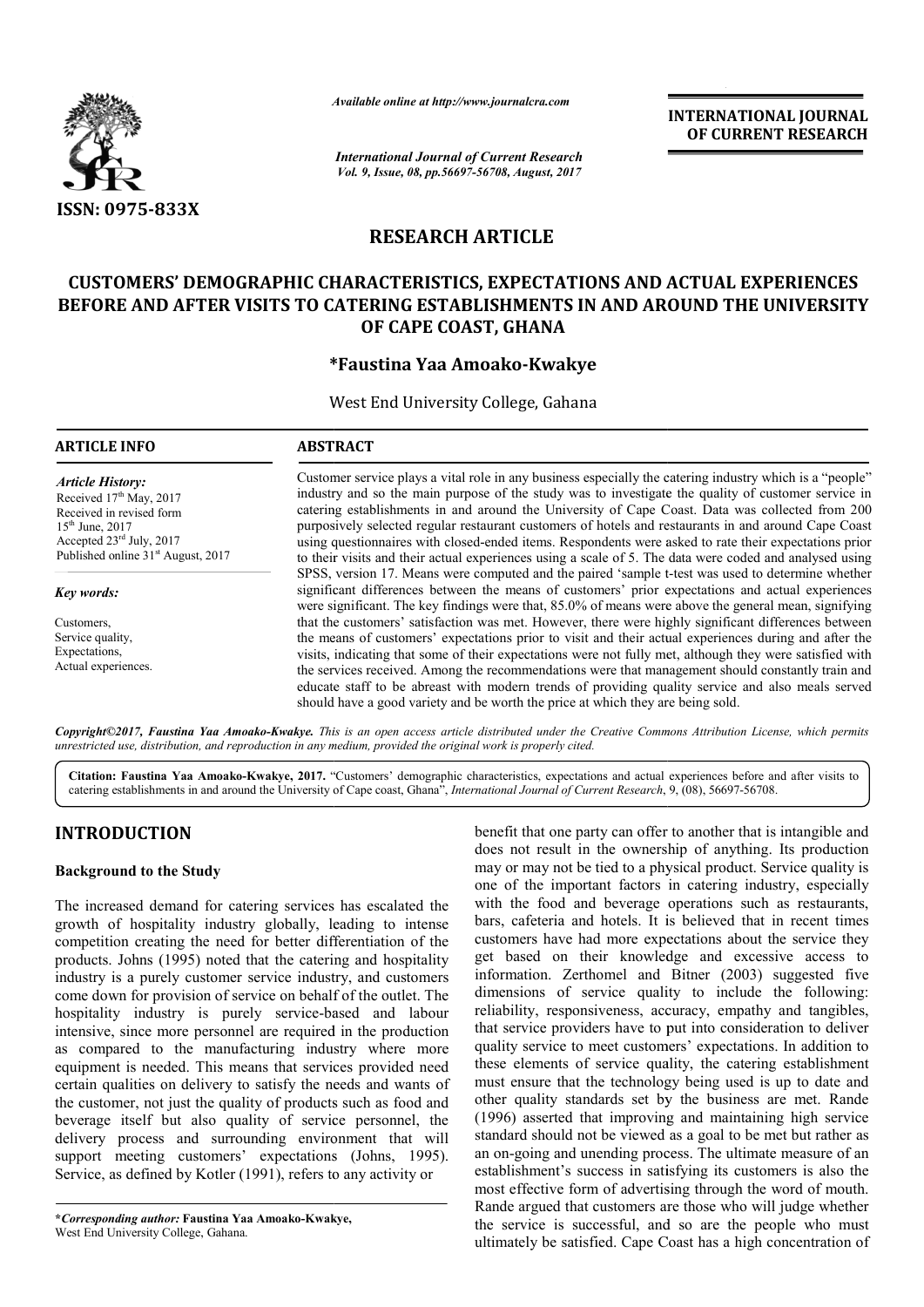second cycle and tertiary educational institutions. These have contributed to a high population of students, workers and visitors. Being a regional capital with several historical sites and the Kakum forest, it has a high influx of visitors. All the factors have contributed to a lot of customers who often eat out; thus increasing the demand for catering services in the metropolis, particularly, in and around the university.

# **Statement of the Problem**

The demands of the catering industry, high levels of education, coupled with foreign travels, mass and social media, the internet have resulted in making customers' expectations more sophisticated. As suggested by Ellis (2002) it requires employees to be competent, work quickly, have a do-it-now attitude, and have the customer in the mind. Ellis again asserted that most frequent reasons for customers not returning to a catering or hospitality outlet include the following: rooms not well cleaned, not feeling safe or secured in the service environment, too much noise, slow service, unfriendly, discourteous staff, high rates or prices of service and products, inadequate menu, unpalatable food, unwholesome food item and unsightly surroundings. Good service is very important because of its crucial role in determining the customer's perception of the value of the meal. The higher the level of the service provided with the food, the more the customer is generally willing to pay. Although the quality of food served is important, the level and the quality of service provided will have a more lasting effect on most customers. All other factors being equal, a mediocre meal of lesser quality, but presented with superb, attentive service will result in a satisfied customer. In contrast, an excellently prepared meal made of high quality ingredients but with poor service will result in a dissatisfied customer. Cape Coast University does not provide any catering services for its students and with the high student and staff populations, as well as parents, guardians and other visitors and tourists who come the university, several food outlets have been set up around the campus. Students and staff eat from these food outlets for a number of reasons and so like every customer, it is very important that all needs that will lead to customer satisfaction are identified and attended to so as to bring customer satisfaction. Very often a lot of complaints are heard from people who visit the catering establishments Customers discuss the services received in terms of what they expected and the real services they receive. This contention pre-supposes that there is a gap that needs to be bridged. It is in this light that an investigation of the quality of customer service in catering establishments in and around the University of Cape Coast.

# **Purpose of the Study**

The main purpose of the study is to investigate the quality of customer service in catering establishments in the University of Cape Coast and its environs.

# **Objectives of the Study**

The specific objectives for the study are to:

1. Examine the background characteristics of the selected consumers who patronise catering establishments in and around the University of Cape Coast;

- 2. Identify customers' expectations about service quality in catering establishments in the study area prior to the visit;
- 3. Investigate the views of customers about the actual experience in terms of the services rendered by the catering establishments in the study area during and after their visit to the establishments;
- 4. Assess whether the characteristics of the customers match their overall expectations and actual experiences received from the various catering establishments visited;
- 5. Suggest strategies that can be adopted to improve customer service delivery.

# **Hypotheses**

- $H<sub>0</sub>$ : There is no significant difference between customers with different background characteristics, such as, gender, age, marital status, educational level, and position in their establishments on their overall expectations of catering services prior to the visit.
- $H<sub>0</sub>$ : There is no significant difference between customers with different background characteristics, such as, gender, age, marital status, educational level, and position in their establishments on their overall experiences of catering services receive after their visits.

# **Significance of the Study**

The findings from the study will bring to light problems associated with customer needs and satisfaction of service delivery in catering establishments. The findings and recommendations when made available to the public would be beneficial to customers as it will enable them assess quality service and make informed decisions. Recommendations from the study when adopted by managements of catering establishments will help customers have optimum quality service. The findings and recommendations, when applied by management, will help them in giving in-service or on the job training to their service staff to deliver quality service. Finally, researchers and students could equally use findings and recommendations of this research for further research and studies.

# **Limitations Delimitation**

The study is restricted to small and medium restaurants in and around the University of Cape Coast. The main constraints to the success of this study were that some of the respondents were not willing to answer the questionnaires; others did not return the questionnaires at all or delayed. Some of the establishments were not willing to allow the researchers to talk or deliver the questionnaires to their customers.

# **Review of related literature**

# **Types of Catering Establishment**

Johns (1995) defined catering as outlets for meeting the basic needs of food, drink and accommodation of people. Catering establishments could be any building, premises or other establishments, including kiosks, however described, and purveying for reward food and or beverages including wines and spirits, for consumption.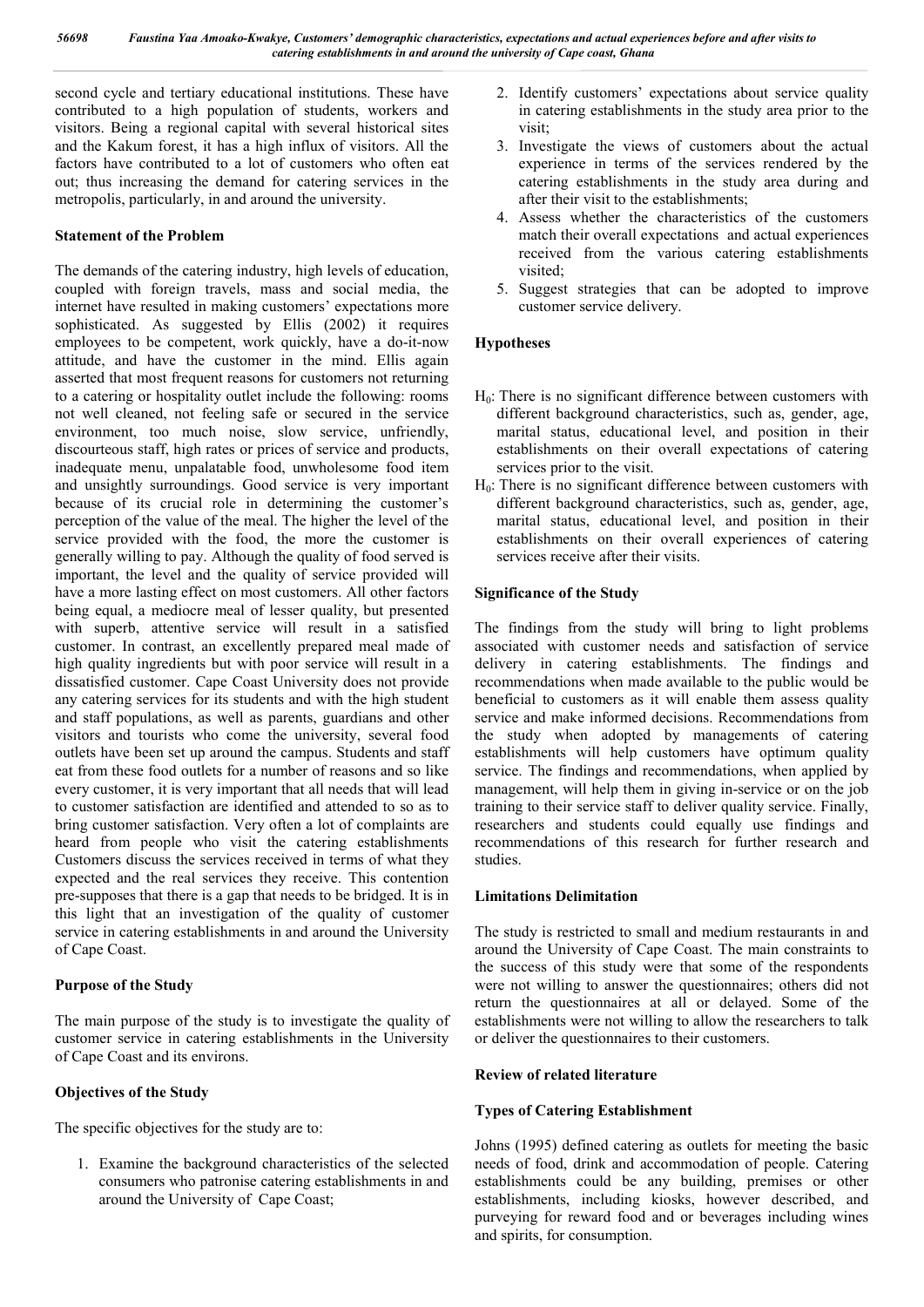# **Attracting Customers**

This section focus largely on the service providers' perspective in discussing the pressures commercial hospitality operators have to face in their attempt to attract customers. Beardsworth and Bryman (1999) had argued that the current highly developed commercial hospitality industry is a product of the linked process of the industrialization and modernization. These processes have allowed a clear move from eating out because of necessity to the firms' establishment of eating out at leisure as its own right. Modern catering production techniques allow an operator to provide a high level of stimulation but with the confines of a complete safety. Beardsworth and Bryman added that the marketing activities of hospitality providers are simply a way of duping the customer and hiding the fact that, these services are provided as part of profit-oriented commercial operation. To them, it is more likely that customers know very well that the services and the settings they receive are under pinned by business ethic. The customer does not feel that the hospitality they have received is any less "real" or "sincere" simply because commercialization rears its head when they are asked to pay the bill or offered the opportunity to purchase the product (Beardsworth & Bryman, 1999). The restaurant customer is definitely aware of whatever goes on. Attracting customers offers the catering outlet the opportunity to be more responsive to customers and still have the advantages of efficiency and tight control through highly developed production systems that guarantee consistency and safety. Commercial catering business is driven by underlying business ethic and should not be compared to domestic hospitality on a large scale. The challenge facing commercial catering outlet is to capitalized on the highly developed technologies and systems of operation that are available and enabling employees to provide exactly the food and service that the customers wants and is prepared to pay for. Loyalty marketing is a way of making sure that the customers who are repeating business on a regular bases benefit from their loyalty, collecting data and number-crunching are vital for the process to be successful. Loyalty marketing needed to "become of age" and customerdriven organizations are able to employ today's sophisticated loyalty marketing process. It is very vital to be able to see who your valuable customers are and adopt strategies to attract and maintain them (Beardsworth & Bryman, 1999).

Wikipedia explanation of customer focus refers to it as only one element of the relationship between a company and its customers. Customer focus must lead to something meaningful and will probably require sacrifices and it is just one of the steps necessary to become customer-centric. A customer focus puts your customer high on your list of priorities. When you put your customers into the heart of your business, make customers part of your business culture then you start to the opportunity of building customer loyalty.

#### **Service**

The functional aspect of service is intangible and includes the speed at which an employee attends to customer inquiries, a degree to which an employee is willing to help a customer and the manner in which an employee speak to a customer. The image aspect of service includes the companies or the establishment's reputation. An organization's reputation is built through advertising, price, performance and customer expectations, perceptions and experiences. The quality of every service is dependent on these three components stated above. Blending the component together should provide customers with a value added service that exceeds expectation. Berger (2009) further noted that the underlying assumption is that by delivery quality service that satisfies customers, organization can attract, retain and grow a solid customer base.

#### **Customer Service**

Customer service is anything being done for customers to enhance the customer's experience. They are those activities and benefits that the hospitality industry offers for sale or provide in connection with sale of foods and services (Ocansey, 2000). Customers have certain reasons buying a particular goods and services. They also have reasons for buying from one establishment instead of another. Ocansey (2000) also outlined the following reasons why firms provide customer service:

- a. To help in attracting and keeping customers, thus building customer loyalty.
- b. To enable the hospitality and catering outlets handle customer complaints and enquiries effectively.
- c. Organizations also provide customer service so that they can develop establish and maintain a long lasting relationship with their customers.
- d. To help the sales and marketing department achieve their objectives.
- e. The provision of superior quality customer care can help the organization to compete effectively and in certain instance, achieve competitive advantage.

Customer services are offered to attract customers, increase sales and add to customer's comfort and convenience. Johns (1995) highlights that there is the need to ensure every member of staff including senior management, junior staff and even trainees to feel that they can contribute to customer services and are ready to put the customer first in order to be successful. Every member of staff must want and believe it to happen, understand how to achieve customer satisfaction and provide the "added value" and exceptional service. Customers may be regular, occasional or chance. Employees are to form relationship with them which can be directly or indirectly. Direct relationship involves face-to-face interactions as part of reception desk, in a restaurant or work in the fast food outlet. It can also be by telephone, which is receiving an enquiry for room, restaurant bookings or dealing with complaints. Indirect relationship include offering a service which the customer receives but does not interacts and come into direct contact with the employee, for example cooks in the kitchen. Berger (2009) again hinted that customer service delivery can have significant impact on the success of catering and hospitality outlets that deliver a consistently high level of customer service. Both can charge more for their services and see the impact of service in the expansion of their market share. Providing quality service for customer should be a primary goal for managers. They should maintain efficient operations and ensure that employees are consistently providing quality service. Berger (2009) again suggested the following points for managers to observe in ensuring employees can affect service encounter through personality, displayed emotions and communication.

# **Communication**

Berger (2009) argued that, the channel used to transmit message has a direct impact on how that message is perceived.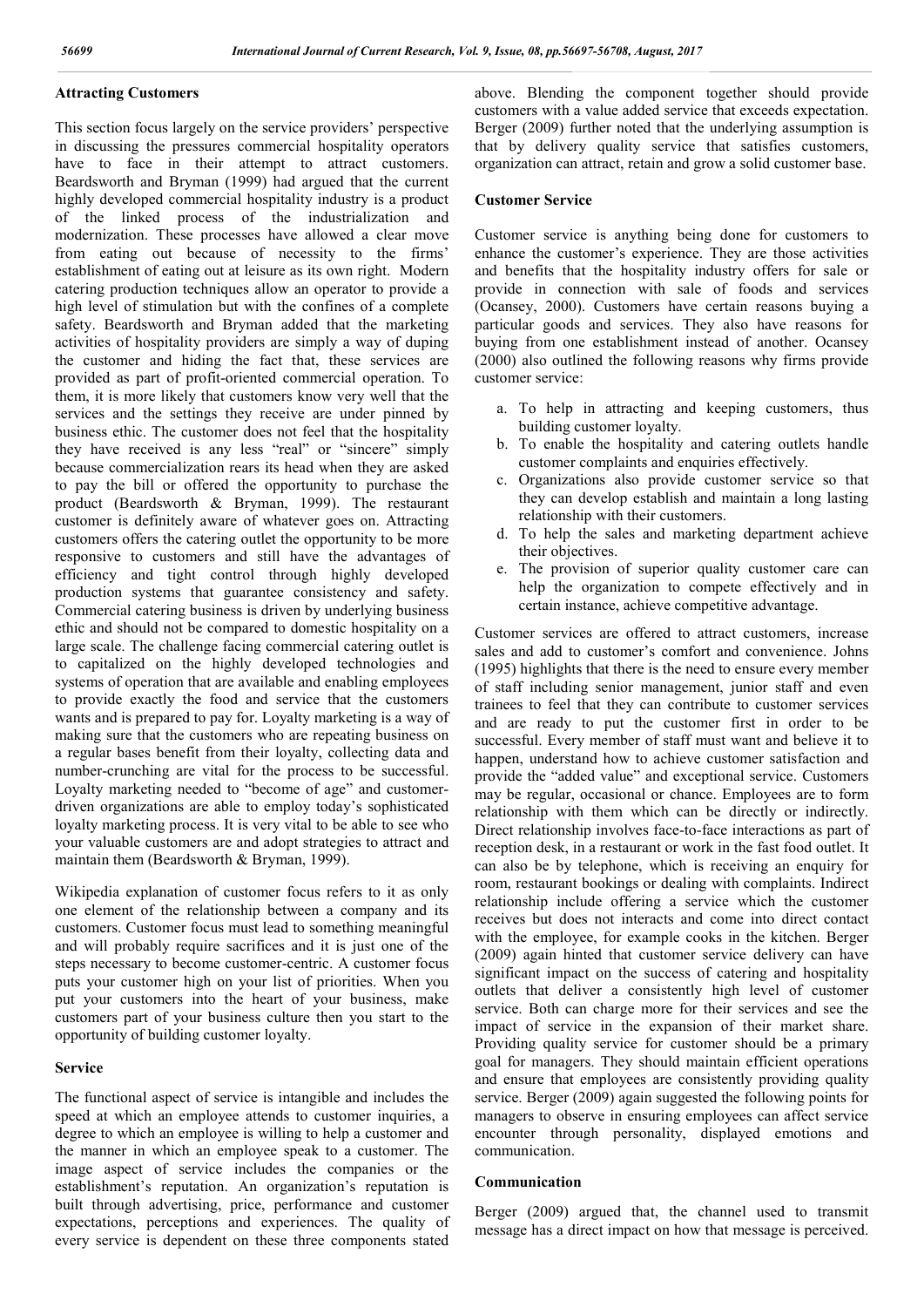Laing and Robert (2005) also posited that the level and the tone of voice can give a strong message as the actual words you say. Dix and Baird (1988) suggest the use of a clear and well modulated tone, pronouncing words clearly and never dropping the first or last letters of words is very important during communication. When speaking to customer, the tone of your voice relays signal and evokes different responses depending on your manner and emphasis placed on the spoken word. It is not easy, in the hotel and catering industry, after long hours of duty not to feel tired and let it show by our tone of voice and the manner we speak

# **Assessing Service Quality**

The benefits of providing effective and superior customer service are numerous such as increases in organization's customer base and customer loyalty and subsequent increase in profit (Ocansey, 2000). He posits that if customer care programmes are to work, the following conditions must be met:

- (a) Staff must be committed to the customer care programme, well trained in customer service and sufficiently resourced to carry out their roles.
- (b) The programme must provide clear benefit to staff, that is, both financial and non-financial incentives must be given to them. Motivating staff to carry it or provide effective customer care. It is important that management must be informed about progress and effectiveness of staff performance and the staff should be provided with regular and appropriate information.

Customer care must be perceived as every employee's responsibility. In the control of services and standard, it is important that company keeps control of systems that are likely to affect customer care. This involves trying to achieve the consistency and the use of procedures in providing services. Complaints and enquiries received from customers must be handled effectively and efficiently (Ocansey, 2000). Berger (2009) said the quality of systems for identifying the level of customer satisfaction and customer needs; the standard procedures should be clearly defined with the involvement of staff and samples of customers' views, to enable the staff follow them well. Matching of the product and service to customer needs; it is important for staff to recognize, interpret and act upon clues and comments that customers make about the standards of the organization products and services. In addition, you should know the actions that you can take and the mechanism of reporting back to your supervisors or manager.

# **Factors that Make Organization Loose Customers**

Ellis (2002) also explained nine factors which will make organization loose customers. These include:

- i. Indifference: A don't care attitude from the barattendant or the waiter.
- ii. Delay: If you are slow to serve customers they will assume you think they are unimportant.
- iii. Haughtiness: Never give a customer the impression that you think you are in some way superior. Never hint that a customer has chosen an inappropriate drink or is drinking it in the wrong way. If the customer wants it that way that is the right way. Never make a

customer feel ignorant or embarrassed. Always try to understand customers, never judge them. You need them.

- iv. Over familiarity: Customers are entitled to be treated with respect. Remember they are very important people and should be treated as VIPs. Being friendly is not the same thing as being familiar. Being familiar, for example, by using a patron's first name, only if you are certain that, that particular customer expects and encourages it.
- v. Over insistence: While a bar attendant or anyone else serving food or drinks is a sale person you can insist too much. High-pressure selling will not leave customer with a feeling of satisfaction.
- vi. Ignorance: You must know your product, the drinks (and food) you have to sell and how to serve them. Ignorance destroys confidence.
- vii. Argumentativeness: Don't attempt to match wits with a patron. No one ever won an argument with a customer. Replace a drink if it is said to be wrong, whether or not you think there is anything wrong with it.
- viii. Carelessness: Don't make mistakes particularly in charging.
- ix. Dishonesty: Failure to admit mistakes, deceitful practices, a suspicion that you may have substituted something inferior for what was ordered or offered, all these will lose customers for ever.

# **Conceptual framework**

Quintana (2006) suggested that customers' perception of the quality of service yield success. The expectation is known to come before the service is rendered, while perception comes after the service has been received and thus the customer thinks about the service or product that is offered. In this way, perceptions are considered relative to expectations because the two are normally together (Zeithaml, Bogeitner & Gremler, 2009). According to Aksoy, Atilgan and Akinci (2003), background characteristics tend to be among the major determinants of consumer buying behaviour. These characteristics have been found to play significant roles in customer needs. The assumption is that customers with different individual characteristics may or may not have different reasons for behaving the way they do. Demographic variables such as gender, age, marital studies, education and position in the establishments have been found to exert an important influence on the overall perception of service quality (Kim & Lough, 2007). Females and males have been found to have significant differences in their perceptions and expectations (Kuruvilla, Joshi & Shah, 2009; Helgesen & Nesset, 2010). Melnyk, Van Osselaer and Bijmolt (2009) found out that females tend to expect more than males, although every situation depends on what the individuals are expecting. Stafford (1996) argued that desires and needs change and also develop as an individual grows, thus making age a critical factor that assists in marketing. Hagan's (2015) study is one of the studies on the effect of age on perception and expectation levels. He found significant differences between perception and expectation levels of customers of various age groups. The relationship between marital status and expectations of customers has been found by Genre-Grandpierre (2015) has been found to be vary. On education, research found higher levels of education to be important factor that influences the expectations of customers (Mittal &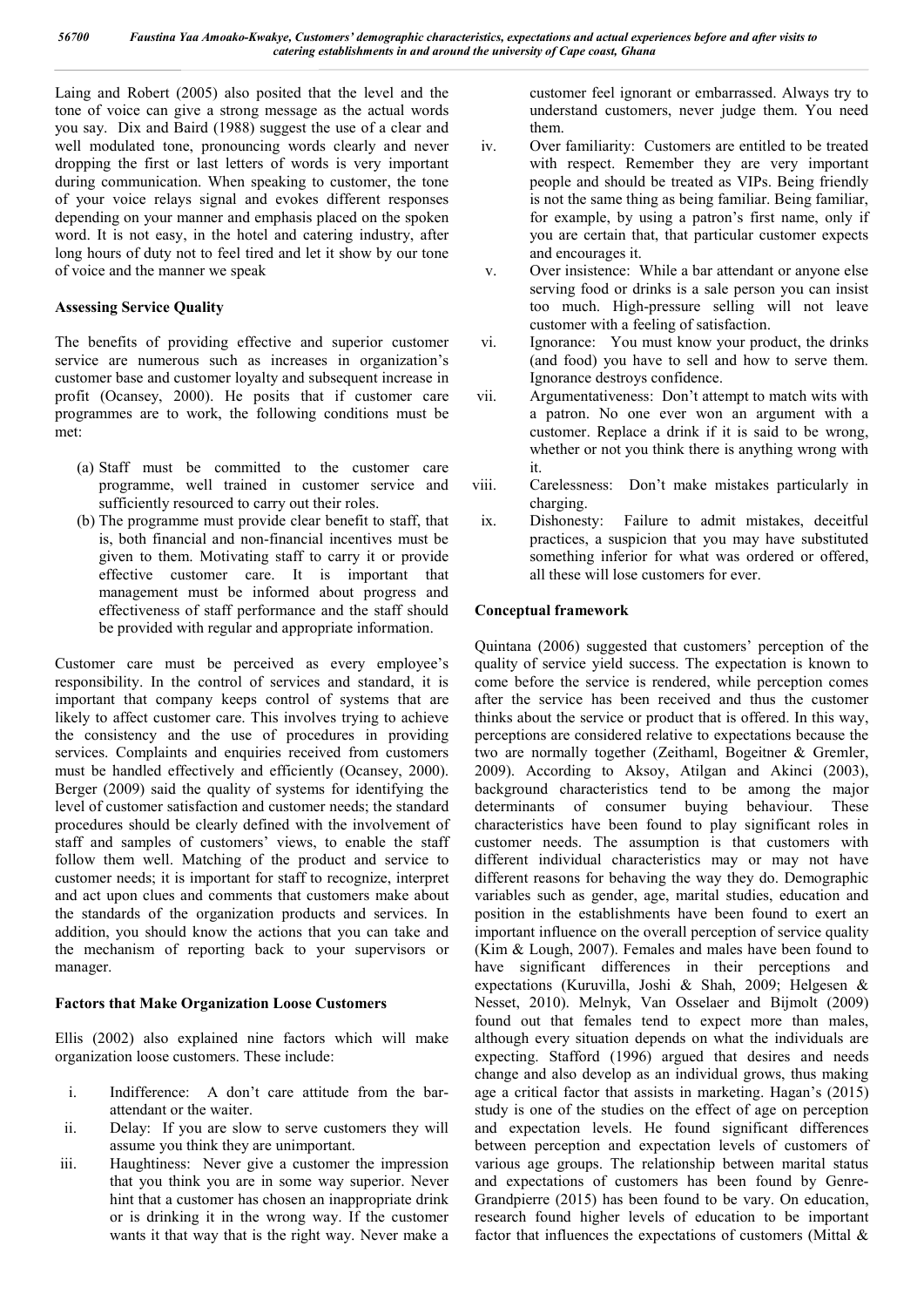Kamakura, 2001), while Kim and Lough (2007) revealed that people with tertiary education exert an important influence on the overall perception of service quality. Genre-Grandpierre (2015) investigated the impact of employment status on customer expectations based on their buying decisions. Other researchers, such as Korgaonkar, Lund & Price (1985) have demonstrated that income has a negative impact on customers' expectations and that customers with higher income tend to expect more from service providers since they are paying huge sums of money to experience the best. On the other hand, Fraikue (2014) revealed from his study that unemployed or low income earners have higher expectations than the highly paid customers.

In sum, good-quality service exceeds the expectations of customers. The catering outlets need to be identified with the service or products they are offering and give the customer a sense of belonging and being cared for. Customer's expectations have risen over the last decade, with greater leisure, disposal income, increased travel, and in generally greater knowledge of what a catering and hospitality establishment can now offer (Berger, 2009; Ellis (2002).. Customers' expectations have become more sophisticated due to education and demands of the industry requires employees to be competent, work quickly, have a do-it-now attitude, and have the customer in the mind. Most frequent reasons for customers not returning to a catering or hospitality outlet include the following; room not well clean, not feeling safe or secured in the service environment, too much noise, slow service, unfriendly, discourteous staff, high rates or prices of service and products, inadequate menu, unpalatable food, unwholesome food item and unsightly surroundings (Berger, 2009; Ellis (2002). If these are taken care of, and customer expectations are met, the customer will be loyal and the establishment will have higher sales.

# **METHODOLOGY**

#### **Research Design**

The research design selected for the study was the descriptive survey design, which involves the collection of data concerning the current state of affairs or prevailing conditions and observing and describing the behaviour of a subject without influencing it in any way by (Shuttleworth, 2008). This research design was ideal for this research work as the study seeks to describe and determine how consumers evaluate the nature of prevailing conditions, practices and attitudes of service staff, the premises, equipment towards customers. Descriptive research design has universal usage and can be used for either qualitative or quantitative analysis. It observes, describes and documents aspects of the situations as they naturally occur. However, Fraenkel and Wallen (2000) identified weaknesses of descriptive survey, which include difficulty in ensuring that the questions being answered are clear and not misleading and also getting respondents to answer questions thoughtfully and honestly.

### **Population Sample and Sampling Technique**

The target population for the study comprised of customers who visit guest houses and restaurants on the university campus and those in the villages around the university. In view of these, it was not possible to get a sample frame and so purposive and incidental sampling procedures were used

because it involved the selection of people based on customers' judgement of the quality of service in catering establishments, using some criteria. The respondents were selected as they visited the restaurants. Sarantakos (1997) stated that a sample helps to study a relatively small number of units in place of the target population, and to obtain data that are representative of the whole target population. Two hundred respondents, consisting of lecturers, registrars, students, and other workers of the university who patronised the catering establishments in the study area, at least, twice a week were purposively selected. In view of this, the individual catering establishments did not form the basis of sampling, however, 15 small and medium establishments were involved based on the having an employee size of 10 or more, furniture and clean premises.

#### **Research Instruments**

Questionnaires, lists of questions and statements relating to the aims of the study, hypothesis and research questions to be verified and answered, to which the respondent is required to answer by writing were used to elicit information from the respondents (Tamakloe, Amedahe & Atta, 2005). The questionnaire consisted of three sections A, B and C., all closeended items. Section A comprised items on background characteristics of the respondents. Section B centred on customers' expectations prior to service, while Section C also centred on the actual customers' experiences. The expectations/experiences were therefore categorized into four thematic areas based on factors identified by Collie and Spark (1999), Ellis (2002) and Kozak and Remington (1998) as factors which will make organization loose customers. These critical areas were: 1. Appearance and behaviour of staff, 2. Characteristics of the premises/equipment/and tools; 3 Characteristics of the food served 4. Customers' final experience. Each respondent was expected to indicate his/her expectations before and after the visit on a scale of 1 to 5.

#### **Data Collection Procedure**

Two hundred and twenty pre-tested questionnaires were administered to the respondents by five trained assistants at the premises of 15 restaurants and small hotels. Permission was sought from the management of the catering establishments before the study and some of them gave a lot of assistance. The purpose of the study was explained to the respondents before the questionnaires were given out personally to them. It took between 15 and 25 minutes to complete the questionnaires and return them after they had had their meals. Some of them opted to take their questionnaires away to be returned at a later date because they had other duties. This contributed to inability to collect all the 220 questionnaires. However, 200 (90.1%) were collected.

#### **Data Analysis**

Data collected were edited to remove inconsistencies in responses. After editing, the items were coded and organized according to the research questions. The data was analysed using Statistical Package for Services and Solution (SPSS). Means were computed and the paired sample t-test was used to determine whether significant differences between the means of customers' prior expectations and actual experiences were significant. Tables of frequencies, figures and percentages were used to present the data collected.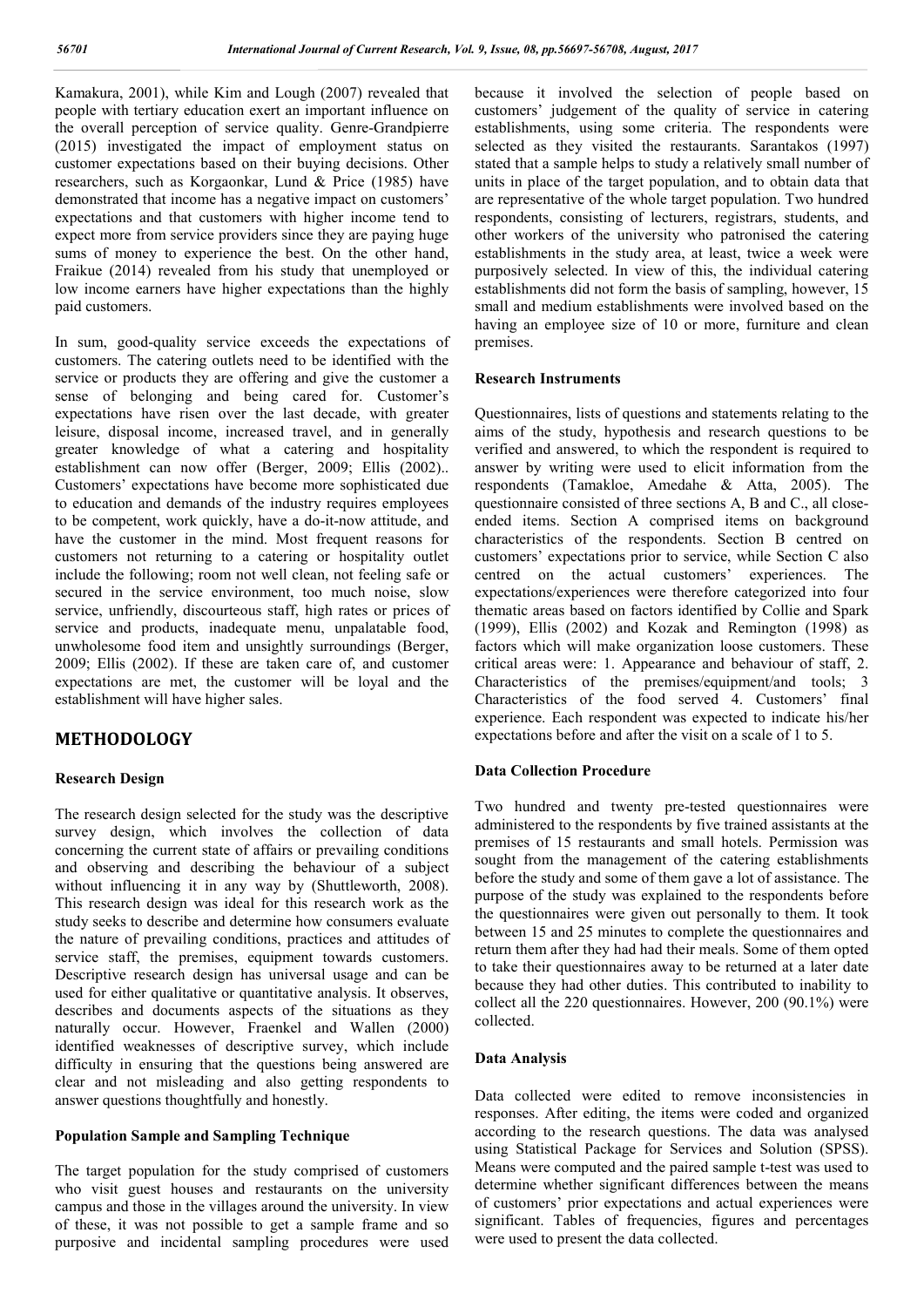# **RESULTS AND DISCUSSION**

# **Background Characteristics of Staff and Customers**

This section concentrated on the background information of both staff and customers, in relation to their gender, age, marital status and level of education. The frequency distribution tables, figures and percentages were used in presenting the data. The responses gathered from the staff and customers are shown in Tables 1.

#### **Table 1. Background Characteristics of Respondents**

| Characteristics             | N   | Frequency | Percentage $(\% )$ |
|-----------------------------|-----|-----------|--------------------|
| Age in years                | 200 |           |                    |
| $18 - 27$                   |     | 45        | 22.5               |
| $28 - 37$                   |     | 76        | 38.0               |
| $38 - 47$                   |     | 54        | 27.0               |
| $48 - 59$                   |     | 25        | 12.5               |
| Gender                      | 200 |           |                    |
| Male                        |     | 87        | 56.5               |
| Female                      |     | 113       | 43.5               |
| <b>Marital Status</b>       | 200 |           |                    |
| Never married               |     | 101       | 50.5               |
| Married                     |     | 85        | 42.5               |
| Divorced/Separated/Widowed/ |     | 14        | 7.0                |
| Highest Educational Level   | 200 |           |                    |
| Senior high school          |     | 51        | 25.5               |
| Undergraduates              |     | 92        | 46.0               |
| Post graduates              |     | 57        | 28.5               |
| Occupation                  | 200 |           |                    |
| Junior Staff                |     | 37        | 18.5               |
| Students                    |     | 94        | 47.0               |
| Senior Staff                |     | 39        | 19.5               |
| Senior members              |     | 30        | 15.0               |

Source: Field Data, 2016

The data presented in Figure 1 indicate that most of the respondents, representing 60.5% were aged between18 and 49 years. The remaining 39.5% were between the ages of 39 and 59 years. In the same table, the percentage of females was 56.5 and the males were 43.5%. This shows that there more males than females. The analysis of the marital status of the respondents show that about half (50.5%0 had never married, 42.5% were married and only (14.0%) were divorced, separated or widowed. On the level of education, all the respondents had had formal education, with the least educational level being senior high school certificate, 92 (46.0% were undergraduates, while the remainder, 57 (28.5%) had postgraduate certificate. From these findings, it can be seen that the respondents were highly educated and so could understand the questionnaire very well. The sample was taken from the university community and so the likelihood of getting highly educated sample was high.

# **Customers' Expectations about Service Quality in Catering Establishments**

According to Berger (2009), customers arrive with a set of needs and expectations about the service and the environment in which the service will be delivered. These expectations or needs have to be satisfied for them to return otherwise the establishment may lose customers. The expectations/ experiences were categorized into four thematic areas based on

factors identified by Collie and Spark (1999), Ellis (2002) and Kozak and Remington (1998) as factors which will make organization loose customers. These areas are: 1. Appearance and behaviour of staff, 2. Characteristics of the premises, equipment and tools; 3 Characteristics of the food served and 4. Customers' overall evaluation. Each respondent was expected to indicate his/her expectations before and after the visit on a scale of 1 to 5.The means of the customers' scaling of the various thematic areas are illustrated in Tables 2 to 5. It can be observed from Table 2a that the customers had very high expectations prior to the visit on the characteristics and behaviour of staff and the means for all the statements were between 3.96 and 4.62, much higher than the general mean of 3. The standard deviations are all less than 1 indicating that the distributions were close. The overall mean is 4.31 and the only statement that had 3.96 is 'Employees demonstrate professional skills and accuracy in service delivery.'

On the actual experiences during and after the visit, the overall mean is 3.55 and the means of 10 of the statements are between 3.40 and 3.94, all above the general mean of 3. The statement 'Enthusiasm on part of staff in their tone voice' was the only statement with a mean of 2.82, below the general mean of 3. The reason for this could be that a few respondents could have had very unpleasant experiences and so their low scores had reduced the total mean for that statement. All the results of the Two- tailed Paired Samples Test returned 0.000 at 95% Confidence Interval. This test results reveal that the differences between prior and after visit experiences were highly significant at  $p = 0.05$ . The statement 'Enthusiasm on part of staff in their tone voice was the only statement with a mean below 3. It is of concern because the channel used to transmit message, the level and the tone of voice must be watched. Berger (2009), Dix and Baird (1988) and Laing and Robert (2005) suggest the use of a clear and well modulated tone, pronouncing words clearly and never dropping the first or last letters of words is very important during communication. As Dix and Baird (1988) noted, in the hotel and catering industry, after long hours of duty the staff tend to feel tired and may allow let it show by in tone of voice and the manner they speak. Employees have to be competent, work quickly and who possess a do-it-now attitude, with the customer in the mind. The results of the Two-tailed Paired Samples Test indicated that the differences between the expectations prior to the visit and the actual experiences during and after the visit were statistically significant at 0.05% significant level. The result is not surprising because, a number of authors, including Berger (2009) and Ellis (2002) revealed that customers' expectation have become more sophisticated due to education and industrialization. The respondents could not get the all their expectations on the characteristics of the staff fulfilled. However, the general means of the actual experiences after the visits were above 3.00, which may be a sign of satisfaction with the services received.

The data presented in Table 2b show that means of customers' expectations and actual experiences on characteristics of the premises, equipment and tools were 4.41 and 3.06 both above 3.00, meaning they were satisfied with the services. The means for the expectations prior to the visits were between 4.09 and 4.63. The distributions were also close as shown by standard deviations between o.73 and 1.07. Three of the five statements had means 3.12, 3.16 and 3.88 respectively, also above the general mean of 3.00.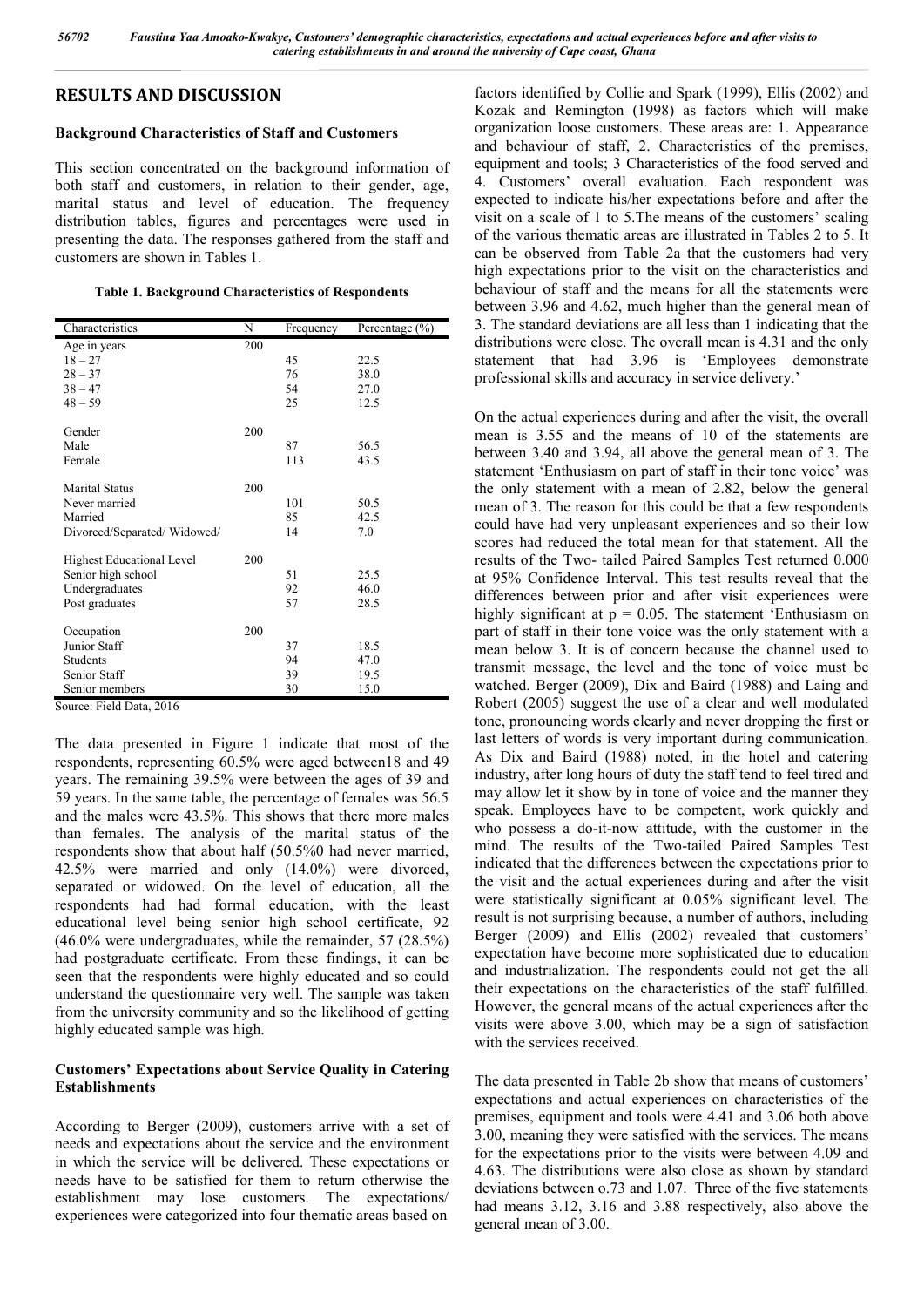#### **Table 2a. Means and Standard Deviations of Customers' Expectations and Actual Experiences on Appearance and Behaviour of Staff**

| <b>Statements</b>                                                             | Expectation<br>prior to visit<br>Mean | Standard<br>Deviation | Actual experiences after<br>visit<br>Mean | Standard<br>Deviation |
|-------------------------------------------------------------------------------|---------------------------------------|-----------------------|-------------------------------------------|-----------------------|
| 1. To be welcomed with a greeting                                             | 4.52                                  | 0.94                  | 3.94                                      | 0.83                  |
| 2. Enthusiasm on part of staff in their tone voice                            | 4.62                                  | 0.73                  | 2.82                                      | 1.12                  |
| 3. Prompt service by professionally dressed service staff                     | 4.50                                  | 0.78                  | 3.76                                      | 0.82                  |
| 4. No excessive wearing of make-up, jewelly, and usage of strong performance  | 4.53                                  | 0.71                  | 3.40                                      | 0.91                  |
| 5. Service staff have no body odour, and halitosis                            | 4.03                                  | 0.86                  | 3.51                                      | 0.74                  |
| 6. Service staff practise open and friendly body language and eye contact     | 4.06                                  | 0.87                  | 3.46                                      | 0.93                  |
| 7. Employees demonstrate professional skills and accuracy in service delivery | 3.96                                  | 0.84                  | 3.62                                      | 0.96                  |
| 8. The service staff tells you exactly when services will be performed        | 4.21                                  | 0.83                  | 3.64                                      | 0.80                  |
| 9. Employees respond quickly and cheerfully to customers requests with nice   | 4.28                                  | 0.98                  | 3.62                                      | 0.98                  |
| tone of voice when talking to guests                                          |                                       |                       |                                           |                       |
| 10. Ready anticipation of verbal and non-verbal expressed of customer needs   | 4.28                                  | 0.98                  | 3.62                                      | 0/96                  |
| 11. Honest staff who admit their mistakes                                     | 4.46                                  | 0.68                  | 3.64                                      | 0.80                  |
| Overall mean                                                                  | 4.31                                  |                       | 3.55                                      |                       |

Source: Field Data, 2016

#### **Table 2b. Means and Standard Deviations of Customers' Expectations and Actual Experiences on Characteristics of the Premises, Equipment and Tools**

| <b>Statements</b>                                                      | Expectation<br>prior<br>to visit<br>Mean | Standard<br>Deviation | Actual experiences after<br>visit<br>Mean | Standard<br><b>Deviation</b> |
|------------------------------------------------------------------------|------------------------------------------|-----------------------|-------------------------------------------|------------------------------|
| 1. The establishment has appropriate and neatly set-up furniture       | 4.63                                     | 0.71                  | 3.12                                      | 0.73                         |
| 2. The dining equipment is modern and user friendly                    | 4.50                                     | 0.71                  | 2.35                                      | 0.66                         |
| 3. Dining room table clothes and servictes are clean and well iron     | 4.41                                     | 0.81                  | 3.88                                      | 0.73                         |
| 4. Appropriate and adequate cutlery, plates and glasses are used for   | 4.40                                     | 0.87                  | 2.80                                      | 0.99                         |
| the right meal service                                                 |                                          |                       |                                           |                              |
| 5. Correct table set- up with clean and visually appealing cutlery and | 4.09                                     | 0.74                  | 3.16                                      | 1.07                         |
| cruets correctly placed                                                |                                          |                       |                                           |                              |
| Overall Mean                                                           | 4.41                                     |                       | 3.06                                      |                              |

Source: Field Data, 2016

#### **Table 2b: Means and Standard Deviations of Customers' Expectations and Actual Experiences on Characteristics of the Premises, Equipment and Tools**

| <b>Statements</b>                                                 | Expectation prior to visit<br>Mean | Standard<br>Deviation | Actual experiences after visit<br>Mean | Standard<br>Deviation |
|-------------------------------------------------------------------|------------------------------------|-----------------------|----------------------------------------|-----------------------|
| 1. The establishment has appropriate and neatly set-up furniture  | 4.63                               | 0.71                  | 3.12                                   | 0.73                  |
| 2. The dining equipment is modern and user friendly               | 4.50                               | 0.71                  | 2.35                                   | 0.66                  |
| 3. Dining room table clothes and serviettes are clean and well    | 4.41                               | 0.81                  | 3.88                                   | 0.73                  |
| iron                                                              |                                    |                       |                                        |                       |
| 4. Appropriate and adequate cutlery, plates and glasses are used  | 4.40                               | 0.87                  | 2.80                                   | 0.99                  |
| for the right meal service                                        |                                    |                       |                                        |                       |
| 5. Correct table set-up with clean and visually appealing cutlery | 4.09                               | 0.74                  | 3.16                                   | 1.07                  |
| and cruets correctly placed                                       |                                    |                       |                                        |                       |
| Overall Mean                                                      | 4.41                               |                       | 3.06                                   |                       |

Source: Field Data, 2016

#### **Table 2c: Means and Standard Deviation of Customers' Expectations and Actual Experiences of Characteristics of the Food Served**

| <b>Statements</b>                                                                                                    | Expectation prior to visit<br>Mean | Standard<br>Deviation | Actual experiences after visit<br>Mean | Standard<br>Deviation |
|----------------------------------------------------------------------------------------------------------------------|------------------------------------|-----------------------|----------------------------------------|-----------------------|
| 1. The establishment food served is well garnished to<br>make them appealing.                                        | 4.41                               | 0.83                  | 3.76                                   | 0.88                  |
| 2. Portions of food served are worth for the selling price.<br>3. The establishments have variation of food on their | 4.46                               | 0.97                  | 3.46                                   | 0.86                  |
| menu.<br>4. Food served is of the right temperature.                                                                 | 4.59                               | 0.59                  | 3.23                                   | 1.11                  |
| 5. The establishment's foods served are appetizing and                                                               |                                    |                       |                                        |                       |
| tasty                                                                                                                | 4.64                               | 0.64                  | 3.35                                   | 0.82                  |
| Overall mean                                                                                                         | 4.71<br>4.56                       | 0.62                  | 3.84<br>3.53                           | 1.04                  |

Source: Field Data, 2016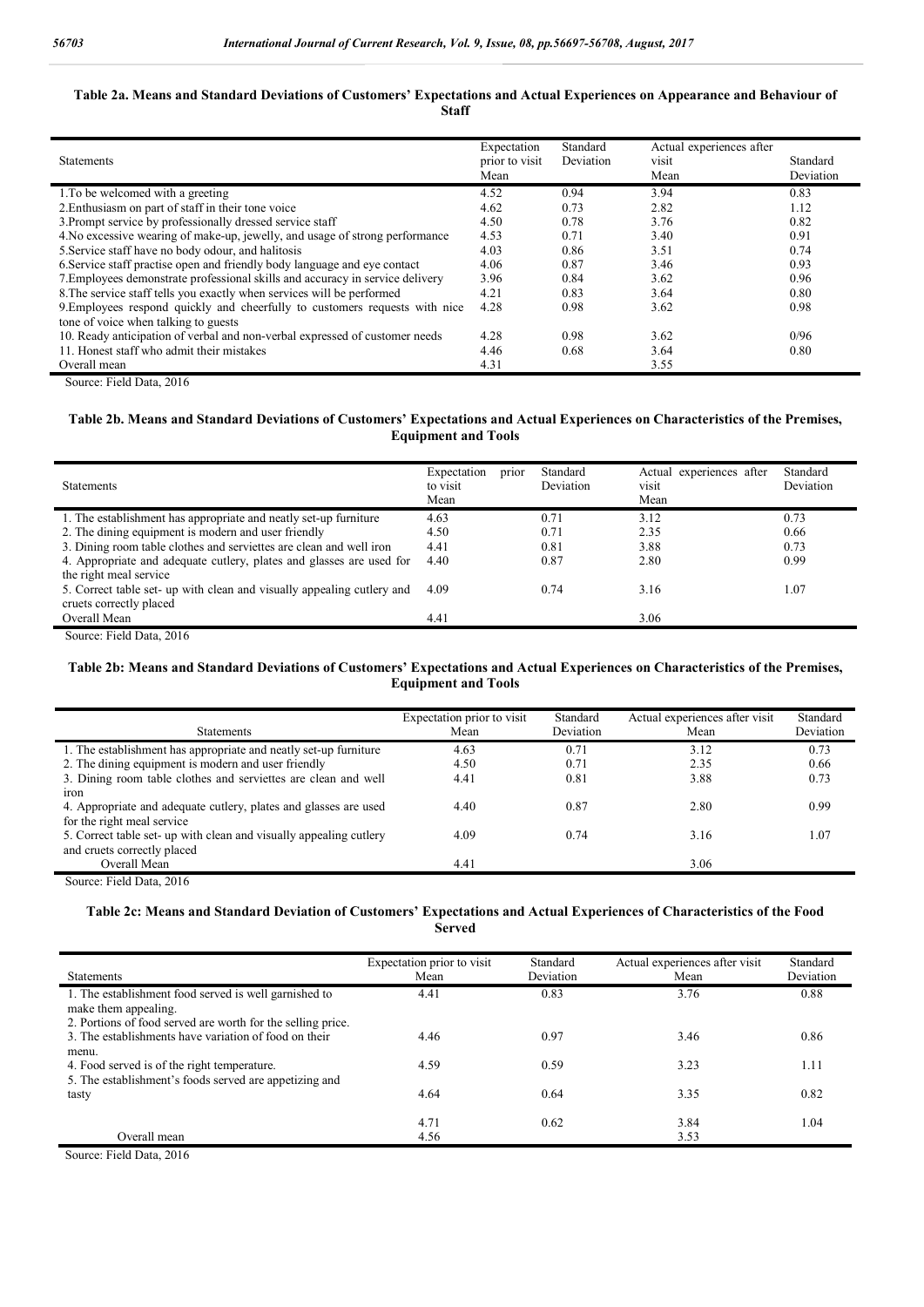# **Table 2d. Means and Standard Deviations of Customers' Overall Expectations and Actual Experiences of the Services Received**

| <b>Statements</b>                                                 | Expectation prior to visit<br>Mean | Standard<br>Deviation | Actual experiences after visit<br>Mean | Standard<br>Deviation |
|-------------------------------------------------------------------|------------------------------------|-----------------------|----------------------------------------|-----------------------|
| 1. The establishment's service meets my expectations.             | 4.02                               | 0.92                  | 3.71                                   | 0.87                  |
| 2. Services rendered worth every money paid.                      | 4.39                               | 0.97                  | 3.51                                   | 1.06                  |
| 3. My overall staying at this catering to be very valuable.       | 4.26                               | 0.90                  | 2.86                                   | 1.10                  |
| 4. To be able to repeat or return to this catering establishment. | 4.44                               | 0.88                  | 3.70                                   | 0.91                  |
| 5. To be able to recommend this catering establishment to my      | 4.49                               | 0.81                  | 3.60                                   | 0.81                  |
| friends and business associates                                   |                                    |                       |                                        |                       |
| Overall Mean                                                      | 4.32                               |                       | 3.48                                   |                       |
| $C_{\text{oucoov}}$ Eilad Data, 2016                              |                                    |                       |                                        |                       |

Source: Filed Data, 2016

#### **Table 3. Results of the Analyses on the Differences between Customers' Background Characteristics and Overall Expectations Before the Visit**

|                                                                                                            | Independent t-test |                | <b>ANOVA</b> |         | <b>ANOVA</b>              |      | <b>ANOVA</b>     |      | <b>ANOVA</b>              |         |
|------------------------------------------------------------------------------------------------------------|--------------------|----------------|--------------|---------|---------------------------|------|------------------|------|---------------------------|---------|
| <b>Statements</b>                                                                                          | Gender             |                | Age          |         | Marital<br><b>Status</b>  |      | Educ.<br>[Level] |      | Position                  |         |
|                                                                                                            | t-test             | Sig. (2-tailed | $\mathbf F$  | Sig.    | $\boldsymbol{\mathrm{F}}$ | Sig. | $\boldsymbol{F}$ | Sig. | $\boldsymbol{\mathrm{F}}$ | Sig.    |
| 1.<br>The<br>establishment's<br>service meets my<br>expectation                                            | .418               | .827           | 4.382        | $.005*$ | .742                      | .477 | 1.613            | .202 | 1.769                     | .164    |
| Services<br>2.<br>worth<br>rendered<br>every money paid.                                                   | .831               | .249           | 3.169        | $.025*$ | .829                      | .438 | 1.068            | .346 | 2.528                     | .059    |
| Mv<br>overall<br>3.<br>this<br>staying<br>at<br>catering to be very<br>valuable.                           | 2.342              | .294           | 1.302        | .275    | 1.132                     | .325 | .907             | .406 | 5.089                     | $.002*$ |
| 4. To be able to<br>repeat or return to<br>this<br>catering<br>establishment.<br>business                  | 4.792              | .186           | 1.840        | .141    | 1.010                     | .366 | .2.567           | .079 | 3.818                     | $.011*$ |
| 5. To be able to<br>this<br>recommend<br>catering<br>establishment<br>to<br>friends<br>and<br>my<br>others | 12.305             | .146           | 1.421        | .570    | .535                      | .567 | 1.248            | .289 | .518                      | .670    |

*\*: Significant p = 0.05* Source: Field Data, 2016

#### **Table 4. Results of the Analyses on the Differences between Customers' Background Characteristics and Overall Actual Experiences of Catering Services**

|                                                                                       | Independent<br>t-test |                      | <b>ANOVA</b> |      | <b>ANOVA</b>              |      | <b>ANOVA</b>   |      | <b>ANOV</b><br>A |      |
|---------------------------------------------------------------------------------------|-----------------------|----------------------|--------------|------|---------------------------|------|----------------|------|------------------|------|
| <b>Statements</b>                                                                     | Gender                |                      | Age          |      | Marital<br><b>Status</b>  |      | Educ.<br>Level |      | Position         |      |
|                                                                                       | t-test                | $Sig. (2-$<br>tailed | $\mathbf F$  | Sig. | $\boldsymbol{\mathrm{F}}$ | Sig. | F              | Sig. | F                | Sig. |
| 1. The establishment's service meets<br>my expectation                                | .540                  | .590                 | 1.407        | .242 | 2.039                     | .133 | 2.652          | .050 | .429             | .652 |
| 2. Services rendered worth every<br>money paid.                                       | .201                  | .841                 | 1.701        | .168 | .172                      | .842 | .686           | .562 | .004             | .996 |
| 3. My overall staying at this catering<br>to be very valuable.                        | .736                  | .463                 | 3.231        | .023 | .604                      | .548 | .608           | .611 | .175             | .840 |
| 4. To be able to repeat or return to<br>this catering establishment.<br>business      | .661                  | .509                 | 0.793        | .499 | .769                      | .465 | .423           | .737 | .146             | .864 |
| 5. To be able to recommend this<br>catering establishment to my friends<br>and others | .354                  | .723                 | 2.467        | .063 | .535                      | .587 | .746           | .526 | .868             | .422 |

Source: Field Data, 2016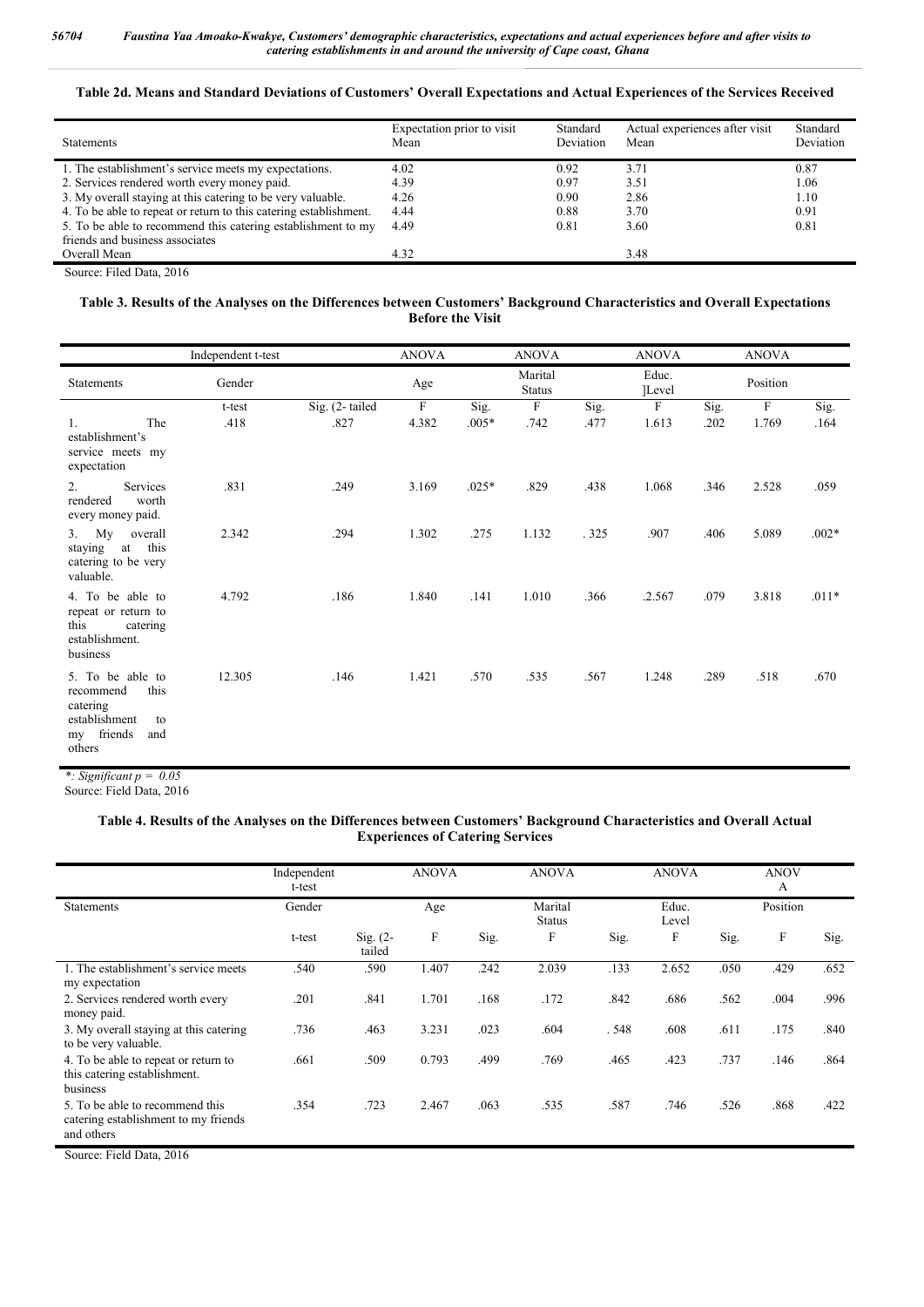However, two statements 'The dining equipment is modern and user friendly' and 'Appropriate and adequate cutlery, plates and glasses are used for the right meal service' had means (2.35 and 2.80) were both below 3. The customers did not seem to have been satisfied with these two items concerning the characteristics of the premises, and equipment and tools provided for the service. All the means of the experiences prior to the visit were higher than the actual experiences during and after visit. The results of the Twotailed Paired Samples Test once more returned 0.000 at 95% Confidence Interval, meaning that the differences between the expectations prior to the visit and the actual experiences during and after the visit were statistically significant. These mean that the respondents could not get the all their expectations fulfilled in terms of characteristics of the premises, equipment and tools. The means obtained from the analysis of customers' expectations prior to the visit and actual experiences on the characteristics of the food served as shown in Table 2c indicate that the respondents had quite high expectations prior to the visit. The means obtained ranged from 4.41 to 4.71, all much higher than the general mean of 3.00. The values for the standard deviations were all less than 1.00, giving quite a close distribution. Again the means for the expectations were all higher than the actual experiences after the visit. The results of the analysis of the actual experience concerning the services received during and after the visit showed that here too all the five statements had means slightly above 3.00, the general mean, indicating satisfaction with the characteristics of the food served**.** The figures were from 3.23 and 3.84. All these indicate satisfaction with the services received and with the meals served. The differences between the expectations prior to the visit and the actual experiences during and after the visit were statistically significant at 0.05% significant level from the results of the Two-tailed Paired Samples Test which returned 0.000 at 95% Confidence Interval. It could be concluded that the respondents could not get the all their expectations fulfilled in terms of the food served, although the means may suggest they had some fair satisfaction. One thing to note in these results is that most frequent reasons for customers not returning to a catering or hospitality outlet include high rates or prices of service and products, inadequate menu, unpalatable food, unwholesome food (Berger, 1993; Ellis (2002). If the customers were satisfied with all the meals, then it is good for marketing, since it will make customers return to the establishments.

A critical examination of Table 2d reveals that the means of the overall expectations and actual experiences during and after the visits and standard deviations of customers' overall expectations and actual experiences being .32 and 3.48, re also both above the general mean of 3.00. The expectations prior to the visit were high as expected, with means from 4.02 to 4.49 from the five statements. Four of the statements on actual experiences after the service had means between 3.51 to 3.71, higher than the general mean of 3.00. The only statement that had a mean of 2.86, with a standard deviation of 1.10 was 'My overall staying at this catering to be very valuable'. Inspite of this, the customers admitted that the establishment's service met their expectations and were ready to recommend the catering establishments to their friends and business associates. Satisfied customers not only continue to transact business with the establishment but they also tell their friends and others about their positive experience. Customers' needs can be very specific or very vague as stated by Berger (2009) and definitely, not all of the customers' expectations can be

satisfied. The results of the Two-tailed Paired Samples Test once more returned 0.000 at 95% Confidence Interval, meaning that the differences between the expectations prior to the visit and the actual experiences during and after the visit were statistically significant at 0.05% significant level. All these indicate that the respondents viewed the services received in the establishments as fairly satisfactory.

The data in Table 3 reveal the following: i). The results of the *independent t-tests* used to determine whether the differences between males and females on all the statements pertaining to their overall expectations of catering services prior to the visit to the establishments were not statistically significant at 0.05 significance level. The table also indicates that the ANOVA tests on differences between customers of different marital status and educational levels on all the five statements were not statistically significant at 0.05 significance level. However, the ANOVA tests on differences between customers of different ages and positions on two of the five statements, which were: The establishment's service meets my expectations ( $p = .005$ ) and 'Services rendered is worth every money paid'  $(p = 0)$ .025) were significant at *p* of 0.05.

**Age:** A post-hoc was conducted to find out which groups were responsible for the significant differences. The post-hoc tests revealed that the differences between the means of two groups were found to be responsible for the significant differences in two of the statements. These were: i) On the statement 'The establishment's service meets my expectations' the differences between those aged between 28 and 37 and those aged between 48 and 57 years a *p* value of 0.001 and ii) the differences between those aged 38 and 47 between those aged between 48 and 57 years was 0.005 both at  $p = 0.05$ . On the statement 'Services rendered is worth every money paid' (*p* = 0 .025), the post-hoc analysis on age revealed that the differences between those aged i). between 18 and 27 years and those aged between 28 and 37 years; ii). those aged between 28 and 37 and those between 38 and 47 years and ii). those aged between 38 and 47 and those aged between 48 and 57 years were found to be the groups which were responsible for the significant differences. The *p* values obtained for the post-hoc were 0.026, 0.008 and 0.003 respectively.

**Position:** The One-Way ANOVA test on the differences between respondents of different positions in the university also revealed that two statements out of the five were statistically significant. These were: i). 'My overall staying at this catering to be very valuable' with a *p* value of 0.002 and ii). 'To be able to repeat or return to this catering establishment' with a *p* value of 0.011. The post-hoc tests on the differences between the means of respondents with various positions in the university also indicate that i). 'My overall staying at this catering to be very valuable', the differences between i). The junior staff and students  $(p = 0.023)$ , ii). Students and senior staff  $(p= 0.010)$  and iii). Students and senior members ( $p = 0.001$ ) were significant at  $p$  value of 0.005.

Concerning the statement 'To be able to repeat or return to this catering establishment', the differences came from within the junior staff and senior members ( $p = 0.004$ ) and students and senior members ( $p = 0.003$ ) at 0.05 significance level.

The data in Table 3 reveal the following: i). The results of the *independent t-test* used to determine whether the differences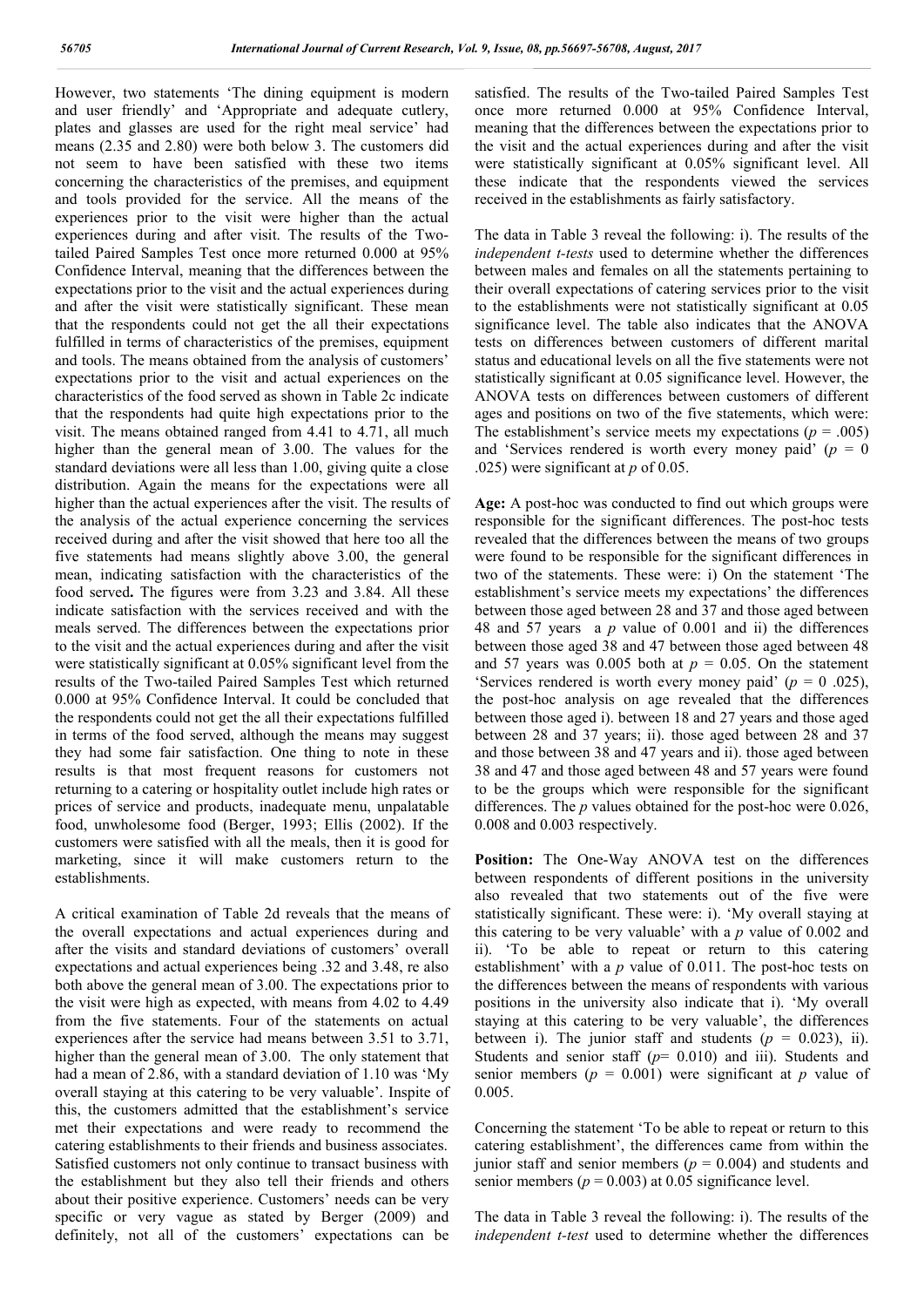between males and females on their overall expectations and actual experiences of catering services received were not statistically significant at 0.05 significance level. The table also indicate that the ANOVA tests on differences between customers of different marital status and educational levels were not statistically significant at 0.05 significance level. However, the ANOVA tests on differences between customers of different ages and positions were statistically significant at 0.05 significance level. The values obtained were 0.023 and 0.050 significance levels respectively. For the post-hoc analysis on age, the differences between those aged between 18 and 27 years and those aged between 28 and 37 years were found to be the groups which were responsible for the significant differences. The post-hoc test on position of the respondents in their various establishments also indicated that the differences between the junior staff and all the groups, being students, senior staff and senior members were significant at of 0.024, 0.051 and 0.010 significance levels respectively. The finding on gender influences on expectations and experiences is contrary to the findings of Kuruvilla, Joshi and Shah (2009), Helgesen and Nesset (2010), and Melnyk, Van Osselaer and Bijmolt (2009), who found females and males to have significant differences in their perceptions and expectations. Differences between customers of different marital status were not statistically significant at 0.05 significance level, and confirms that the relationship between marital status and expectations of customers could vary as Genre-Grandpierre (2015) found out. The finding on educational levels were not statistically significant at 0.05 significance level On education, research found higher level s of education to be an important factor that influences the expectations of customers (Mittal & Kamakura, 2001), while Kim and Lough (2007) revealed that people with tertiary education exert an important influence on the overall perception of service quality. The respondents in this study had relatively high levels of education and that might have accounted for the differences not being significant. The ANOVA tests on differences between customers of different ages and positions were statistically significant at 0.05 significance level. The finding on age supports Hagan's (2015) finding of significant differences between perception and expectation levels of customers of various age groups. The positions in this study go with income levels, thus the Junior staff were of lower income levels and a number of them had high number of dependants and so it is not surprising that the differences between the groups were significant. Fraikue (2014) revealed from his study that unemployed or low income earners had higher expectations than the highly paid customers and Genre-Grandpierre (2015) investigated the impact of employment status on customer expectations based on their buying decisions.

# **Summary**

The main objective of the study was to investigate the quality of customer service in catering establishments in and around the University of Cape Coast. The targeted population for the study comprised customers of who dine at least once a week in from the small and medium hotels, and restaurants in and around the University of Cape Coast. Questionnaires, comprising closed-ended items were used to elicit information from 200 respondents at the premises. The data collected was coded and analysed using the Statistical Package for Services and Solutions (SPSS).

# **Summary of the key findings**

- a. Most of the respondents (60.5%) were aged between 18 and 49years. The remaining 39.5% were between the ages of 39 and 59 years. The percentage of females was 56.5 and the males formed 43.5%.
- b. About half (50.5%) had never married, 42.5% were married and only  $(14.0\%)$  were either divorced, separated or widowed. the divorced.
- c. On the level of education, there were 92 (46.0%) undergraduates, and 57 (28.5%) had postgraduate certificates.

# **i. Customers' expectations and actual experiences on appearance and behaviour of staff**

- a. Means for all the 11 statements on customers' expectations on appearance and behaviour of staff were between 3.96 and 4.62. On the other hand, the means for 10 of the statements on the actual experience during and after the service were between 3.40 and 3.94. All of these were higher than the general mean of 3.00.
- b. The statement 'Enthusiasm on part of staff in their tone voice' was the only statement with a mean of 2.82.below the general mean of 3.00.

# **ii. Customers' expectations and actual experiences on characteristics of the premises, equipment and tools**

- a. On customers' expectations and actual experiences on characteristics of the premises, equipment and tools, the means for the expectations prior to the visits were between 4.09 and 4.63. Three of the five statements had means 3.12, 3.16 and 3.88 respectively, also above the general mean of 3.00.
- b. Two statements 'The dining equipment is modern and user friendly' and 'Appropriate and adequate cutlery, plates and glasses are used for the right meal service' had means (2.35 and 2.80) were both below 3.00.

# **iii. Customers' expectations and actual experiences of characteristics of the food served**

a. All the five statements for the expectations prior to the visit were high, between 4.41 and 4.71, while the actual experiences during and after the service had means between 3.26 and 3.76, all above 3.00. The figures were from 3.23 and 3.84. All these indicate satisfaction with the services received and with the meals served.

# **iv. Customers' overall expectations and actual experiences**

a. The means of the expectations prior to the visit ranged from 4.02 to 4.49, all higher than the general mean of 3.00. Four of the statements on actual experiences after the service had means higher than the general mean of 3.00. The only statement that had a mean of 2.86, with a standard deviation of 1.10 was 'My overall staying at this catering to be very valuable'.

# **Conclusions**

a. From these findings, it can be seen that the respondents were highly educated adults and so they understood the items and knew what responses they had to give.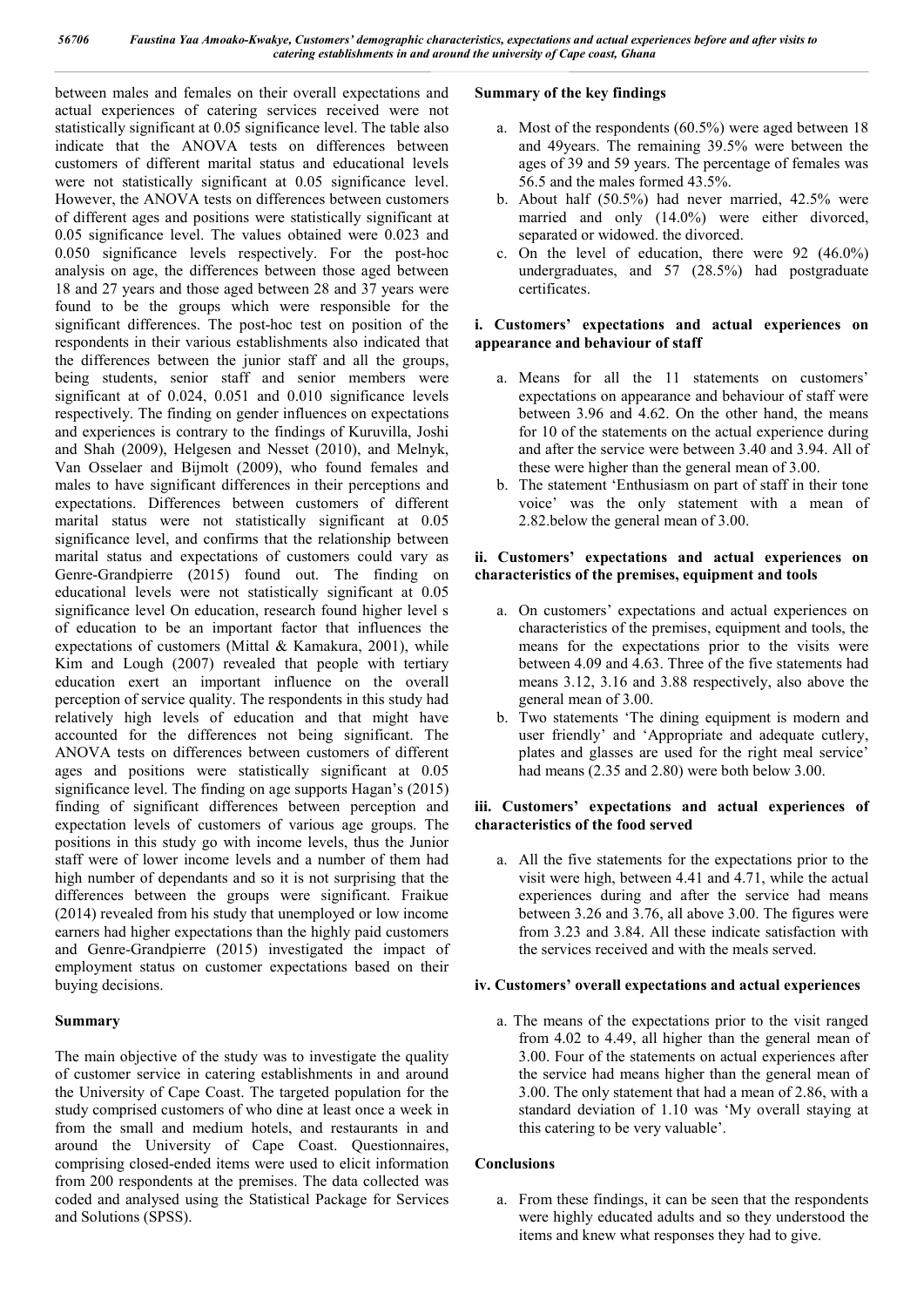- b. On the whole it can be concluded that the respondents had very high expectations prior to their visits on all the four aspects of service quality indicators, which were: 1.00. Appearance and behaviour of staff, 2. Characteristics of the premises, equipment and tools; 3 Characteristics of the food served and 4. Customers' overall evaluation. Their expectations were not surprising considering their age and high educational backgrounds. However, not all of the customers' expectations could be satisfied.
- c. Their expectations were not fully met, as indicated by the statistically significant differences at 0.05% significant level between their expectations prior to their visits and the actual services received during and after their visits at from the paired t-tests. However, the means of the actual experiences after the visits were all above the general mean of 3.00, indicating satisfaction with the services received from the selected catering establishments.
- d. The respondents were not satisfied with i. 'Enthusiasm on part of staff in their tone voice; ii 'The dining equipment and inappropriate, inadequate cutlery, plates and glasses that were not used for the right meal.
- e. Although the customers thought their overall stay at the catering establishments was not very valuable' they admitted that the establishment's service met their expectations and were ready to recommend the catering establishments to their friends and business associates, probable because the customers were satisfied with all the meals.
- f. All the results of the Two-tailed Paired Samples Test returned 0.000 at 95% Confidence Interval, indicating the differences between customer expectations and actual experiences were significant statistically. The results of the *independent t-test* showed that the differences between males and females on their overall expectations and actual experiences of catering services received were not statistically significant at 0.05 significance level. The ANOVA tests on differences between customers of different marital status and educational levels were not statistically significant at 0.05 significance level. However, the ANOVA tests on differences between customers of different ages and positions were 0.023 and 0.050 indicating that the differences were statistically significant at  $0.05$ significance level.

#### **Recommendations**

Based on the findings and conclusions the following recommendations have been made to help improve service delivery in the catering establishments in the University of Cape Coast and its environs:

- a. Though customers are generally happy about service delivery in catering establishments in and around the university community, management and staff should constantly train and educate themselves to be abreast with modern trends of providing quality service.
- b. Staff must constantly be trained on how best to communicate and use god channel to transmit message and also improve the level and the tone of voice.
- c. Satisfied customers not only continue to transact business with the establishment but they also tell their friends and others about the positive. In view of this,

the dining equipment tools should be appropriate, adequate used for the right meal.

- d. In order to improve service delivery management should ensure variations of meals on the menu to enable customers to make choices to meet their taste. Management should also endeavour to ensure that meals are worth the price at which they are being sold.
- e. Suggestion box should be placed at vantage point in the restaurants to enable customers comment on the actual experience of service delivery.

# **REFERENCES**

- Aksoy, S., Atilgan, E., & Akinci, S. 2003. Airline services marketing by domestic and foreign firms: differences from the customers' viewpoint. *Journal of Air Transport Management, 9*(1), 343-351.
- Berger, F. 2009. *Organizational behaviour for the hospitality industry* New Jersey, US: Pearson education, Inc.
- Breadsworth, A., & Bryman, A. 1999. Late modernity and the dynamics of qualification*:* The case of the themed restaurant. *The Sociological Review, 228* -257.
- Bryant, B., & Morrison, A. 1980. Travel market segmentation and the implementation of market strategies*. Journal of Travel Research,* Vol.28 No. 3 Pp 3-8.
- Catering Staff Qualities– results. (n.d.). Retrieved on May 8, 2014. http://:www.jobs.yakaz.co.uk/catering-staff-qualities.
- Collie, T., & Sparks, B.A. 1999. "Perceptions of key success inhibitors in Australia restaurant and catering business operations," Australian *Journal of Hospitality Management*, Vol. 6 No. 2, Pp 23-33.
- Dix, C., & Baird, C. 1988. *Front office operation* (3rd. ed). London, UK: Pitman Publishing.
- Ellis, G. 2002. *Bar attendant's handbook* (2nd ed.). Australia: Hospitality Press Pty Ltd.
- Fraenkel, J.R., & Wallen, N.E. 2000. *How to design and evaluate research in education,* (4<sup>th</sup> ed.), U.S.A.; McGraw-Hill Companies, Inc.
- Fraikue, F. B. 2014. *Meal experience and post purchase behavioural intentions of customers of grade three restaurant within Sekondi-Takoradi.* Published Master of Philosophy Hospitality Management Thesis, University of Cape Coast. www.researchgate.net DOI:10.13140/RG.2.2. 24988.08322
- Genre-Grandpierre, L. 2015. Customers' expectations and loyalty to their loyalty programs. Linneaus University
- Hagan, E. 2015. Service quality perceptions and sociodemographic characteristics of hotel guest in the western region of Ghana. *Journal of Tourism and Sports*, *10*(1), 17- 18.
- Helgesen, O., & Nesset, E. 2010. Impacts of store and chain images on the quality satisfaction loyal process in petrol retailing. *Journal of Retailing and Consumer Services*, *17*(2), 109-118
- Johns, Y. 1995. *Hospitality and catering. GNVQ: Advanced textbook,* Jordon Hill, Oxford: Butterworth – Heinemann Limited.
- Kim, H. D., & Lough, N. L. 2007. An investigation into relationships among constructs of service quality, customer satisfaction, and repurchase intention in Korean private golf course. *The Ichper Sd*. *Journal of Research, 1* (2), 14- 22.
- Korgaonkar, P. K., Lund, D. & Price, B. 1985. A structural equations approach towards examination of store attitude